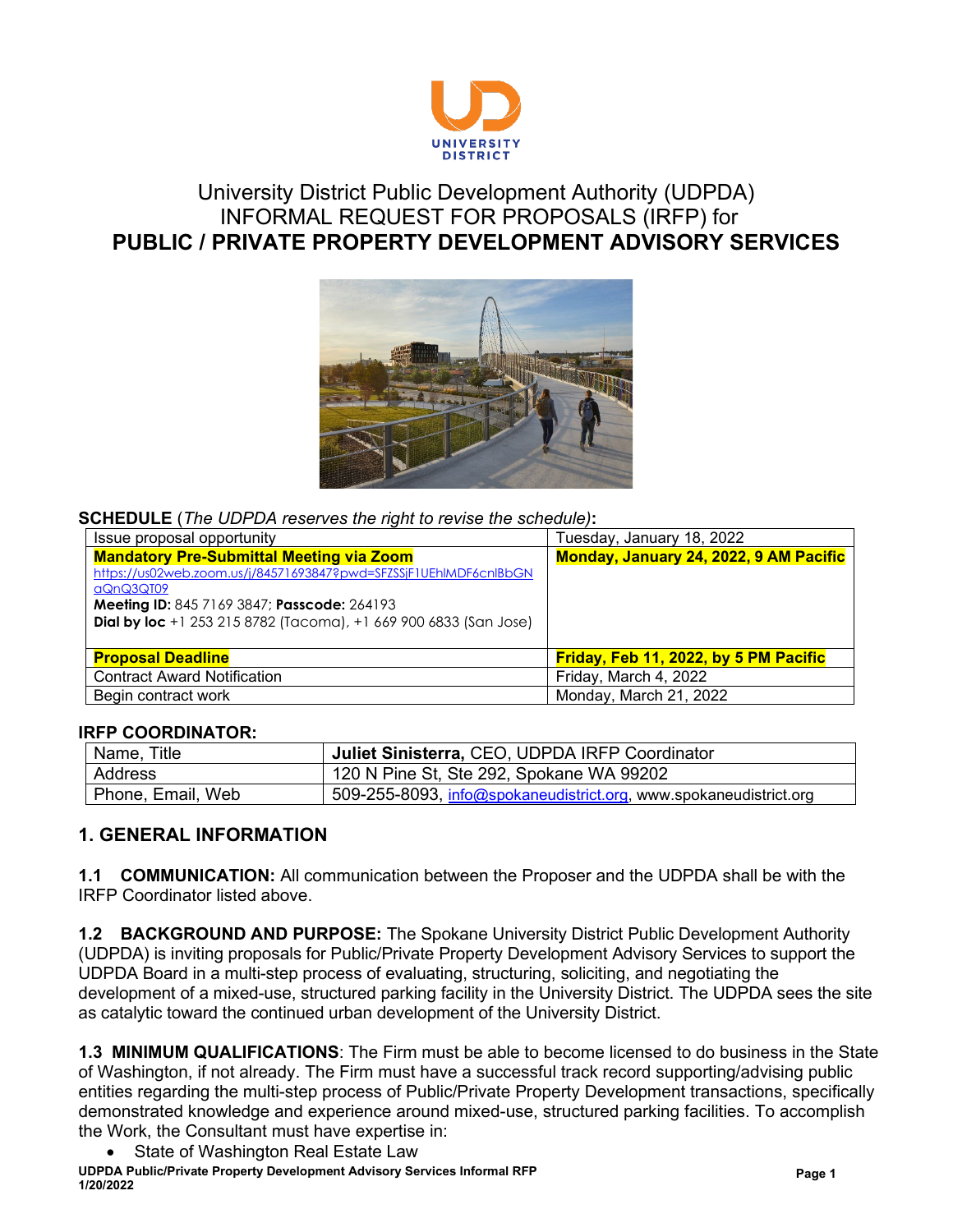- Real Estate Market Analysis
- Financial Feasibility and Highest-Best Use Analysis
- Expertise in Public and Private Financing Alternatives
- Portfolio Prioritization to Unlock Unrealized Value in Assets
- Benefits Case and Impact Analysis
- Stakeholder Engagement
- Visioning and Thought Leadership
- RFP Process for Public/Private Property Development and Contract Negotiation

**1.4 CONTRACT PERIOD**: Any contract resulting from this IRFP will be from March 2022 to December 31, 2023. Contract is renewable upon mutual agreement.

**1.5 TERMS AND CONDITIONS**: Terms and Conditions applicable to this IRFP are included herein by reference and attached to this IRFP as Attachment 1.

## **2. SCOPE OF SERVICES**

The Spokane UDPDA is inviting proposals for Public/Private Property Development Advisory Services to support the multi-step process of soliciting, evaluating, structuring, and negotiating the development of a mixed-use, structured parking facility in the University District. The final overall development package and program will maximize development potential for the site, its impact on the south sub-area district, and the UDPDA use of taxpayer dollars. The Scope includes the following and see Attachment 2 for background:

- 1. Identify and evaluate legal/financial structures for the development of a structured mixed-use parking facility in the University District. Potential structures might include a ground lease, joint venture, or outright sale to a private developer.
- 2. Evaluate UDPDA investment options for the project; including but not limited to land, capital, and/or the impact of other UDPDA adjacent public infrastructure investments.
- 3. Assist and advise the UDPDA in developing an RFP, soliciting responses, evaluating and selecting a developer for the project.
- 4. Assist and advise UDPDA in negotiating a development agreement for the project, including scope, budget, milestones, deliverables, terms, and conditions, etc.

## **3. PROPOSAL CONTENTS**

**3.1 PREPARATION OF PROPOSAL:** Proposals must be submitted as one PDF document not to exceed eight (8) pages including Letter of Submittal. Proposals should be clear, concise, in order, and sections titled as Letter of Submittal, Management Proposal, Relevant Experience, and Cost Proposal.

**3.2 LETTER OF SUBMITTAL:** The Letter of Submittal shall be signed and dated by a person authorized to legally bind the Firm to a contractual relationship. Include the following information about the Firm and any proposed sub-consultants:

- a. Name, address, principal place of business, telephone number, and e-mail address of the legal entity or individual with whom contract would be written;
- b. The legal status of the Firm (sole proprietorship, partnership, corporation, etc.) and location of the facility from which the Firm would operate; and
- c. Acknowledgment that the Firm will comply with all terms and conditions outlined in the Request for Proposals unless otherwise agreed to.

**3.3 MANAGEMENT PROPOSAL:** Proposal content for this section shall include an understanding of the UDPDA's requirements, a proposed approach, and the firm's experience, capabilities, and qualifications. Provide details describing the project team and point of contact for the scope necessary to accomplish the scope as described in the Scope of Services section. Provide the name and address of any subconsultant and what services they may provide. Include how the project team will work with and support UDPDA staff and related committees.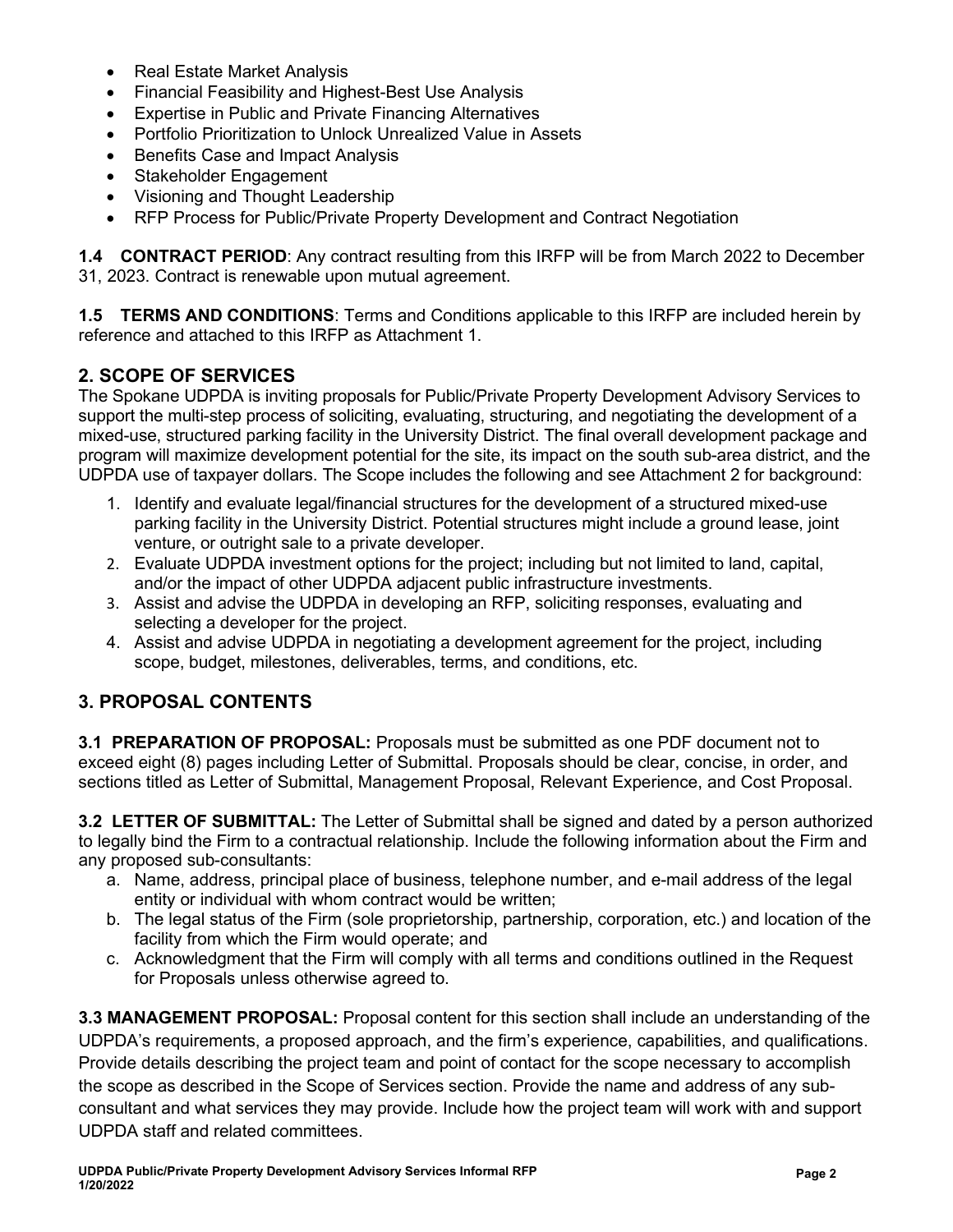**3.4 RELEVANT EXPERIENCE:** Describe past project experience that relates to this Scope of Services. Include project names, brief project descriptions and the work accomplished, and any client contact information, if possible. A list of contracts the Firm has had during the last three (3) years that relate to the Firm's ability to perform the services needed under this IRFP. The Firm grants permission to the UDPDA to contact the list provided. If the Firm has had a contract terminated for default in the last five (5) years, describe the incident. Termination for default is defined as notice to stop performance due to the Firm's non-performance or poor performance and if the issue of performance was either (a) not litigated due to inaction on the part of the Proposer, or (b) litigated and such litigation determined that the Proposer was in default. Provide the other party's name, address, phone number, and email address. If no such termination for default has been experienced by the Firm in the past five (5) years, so indicate.

**3.5 COST PROPOSAL:** The Cost Proposal shall identify all costs to be charged including any expenses necessary to accomplish the tasks and to produce the deliverables under the contract. Cost Proposal to be itemized by the four scope phases outlined in Section 2 and to include a total cost. Firms are required to collect and pay WA state sales tax, if applicable. Do not include WA state sales tax in the Proposal.

### **4. PROPOSAL SUBMISSION AND EVALUATION**

**4.1 SUBMISSION OF PROPOSALS**: Proposals shall be submitted with the most favorable terms that can be proposed. There will be no best and final offer procedure. Proposals shall be submitted via email in PDF format to info@spokaneudistrict.org. Late Proposals shall not be accepted.

**4.2 EVALUATION PROCEDURE:** Responsive Proposals will be evaluated per the requirements stated in this solicitation and any addenda issued. The UDPDA, at its sole discretion, may elect to select the top-scoring Firms as finalists for an oral presentation and evaluation. The IRFP Coordinator may contact the Firm for clarification of any portion of the Firm's Proposal.

**4.3 EVALUATION SCORING:** The Proposal will be evaluated as follows:

| <b>MANAGEMENT PROPOSAL - 35%</b><br>Project Approach/Methodology/Understanding; Work Plan/Schedule/Deliverables | 70 points  |
|-----------------------------------------------------------------------------------------------------------------|------------|
| <b>RELEVANT EXPERIENCE – 30%</b><br>Firm and Staff Experience/Capabilities/Qualifications                       | 60 points  |
| <b>COST PROPOSAL - 35%</b>                                                                                      | 70 points  |
| <b>TOTAL POINTS</b>                                                                                             | 200 points |

**4.4 AWARD/REJECTION OF PROPOSAL/CONTRACT:** This IRFP does not obligate the UDPDA to award a contract. Any contract awarded as a result of this procurement is contingent upon the availability of funding. The UDPDA reserves the option of awarding this contract in any manner most advantageous for the UDPDA and without further discussion of the submitted Proposal. Failure to comply with any part of the IRFP may result in the rejection of the Proposal as non-responsive.

The UDPDA also reserves the right, at its sole discretion, to waive minor irregularities, reject all Proposals received without penalty, and not issue a contract from this IRFP. More than one contract may be awarded. Contract negotiations may incorporate some or all of the Proposal.

Award of contract, when and if made, will be to the proposer whose Proposal is the most favorable to the UDPDA including consideration of the evaluation criteria. Interlocal agreements accessing other agency contracts where applicable may be considered as a Proposal. Contract is optional (non-exclusive) use.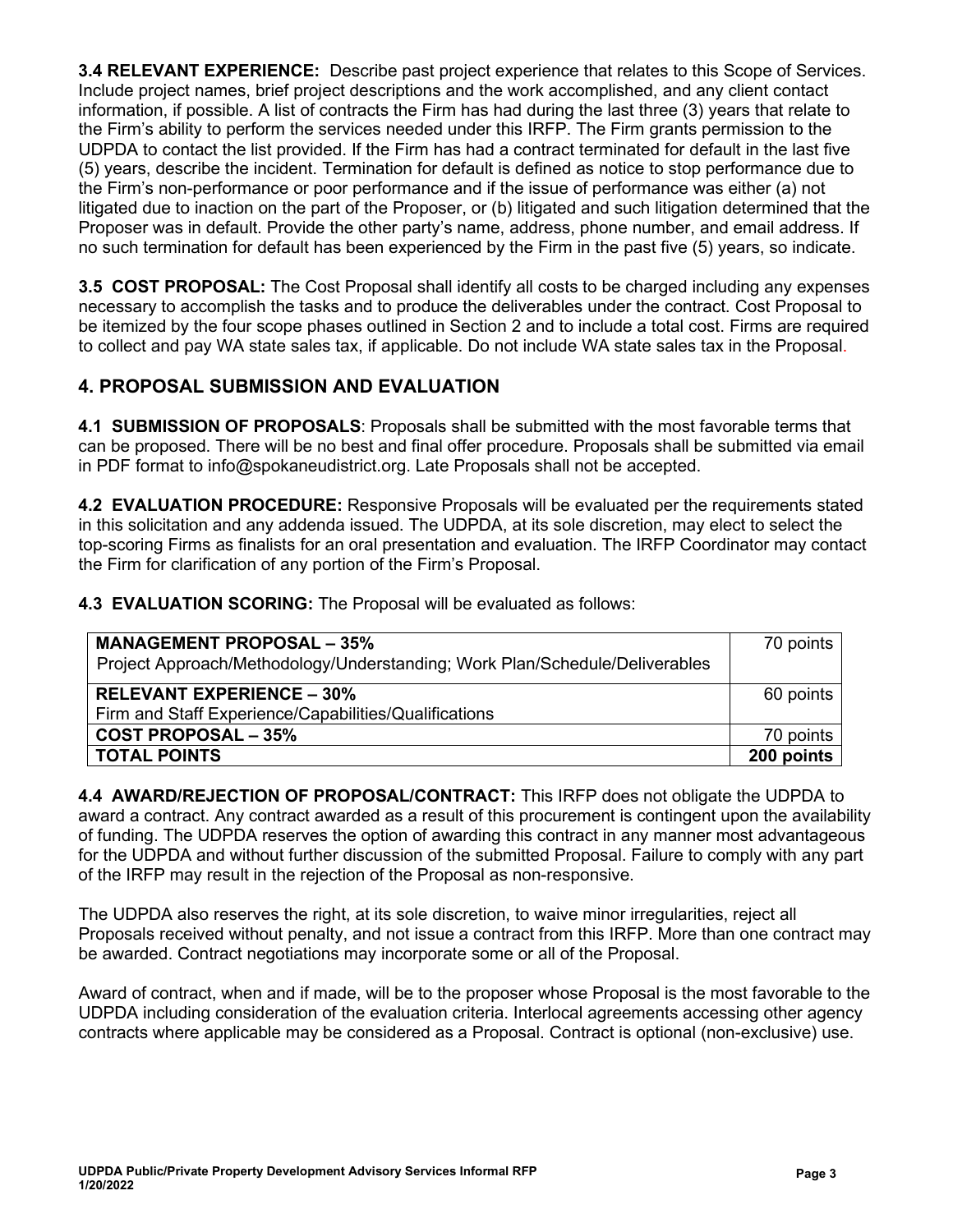

# **"Attachment 1 – Terms and Conditions"**

### **TERMS AND CONDITIONS**

- 1. **Scope of Services.** Unless otherwise stated, the Firm shall furnish all labor, supervision, materials, and other items related to the work and expend the costs necessary to complete the specified Work.
- 2. **Completion Time.** Services shall be completed by the date in the executed Contract.
- 3. **Liquidated Damages.** If the Service is not completed within the stated contractual time, the Consultant agrees to pay the UDPDA liquidated damages in the amount specified in the Contract for every calendar day the Service remains uncompleted.
- 4. **Intent of Specifications.** The apparent silence or omission in the specifications as to any detail of the Service(s) to be done or materials to be furnished means that the region's best general practice shall prevail and that material and workmanship of the best quality shall be used. The specifications shall be interpreted on this basis.
- 5. **Designate.** Consultant will designate a representative who will be available during regular UDPDA business hours to serve as primary contact for the UDPDA in the implementation of the work and if any issues arise.
- 6. **Subcontractors**. The Consultant shall not award any portion of the work to any subcontractor without the UDPDA's prior approval. The Consultant shall be fully responsible to the UDPDA for the acts, errors, and omissions of its subcontractors. No contractual relationship shall be created between any subcontractor and the UDPDA.
- 7. **Non-Collusion.** The Proposer certifies that his/her firm has not entered into any agreement of any nature whatsoever to fix, maintain, increase or reduce the prices or competition regarding item(s) covered by this Request.
- 8. **Mandatory Disclaimer.** The University District Public Development Authority is a public authority organized pursuant to the laws of the State of Washington, RCW 35.21.730 through RCW 35.21.757. RCW 35.21.750 provides as follows: [A]ll liabilities incurred by such public corporation, commission, or authority shall be satisfied exclusively from the assets and properties of such public corporation, commission, or authority, and no creditor or other person shall have any right of action against the city, town, or county creating such corporation, commission or authority on account of any debts, obligations, or liabilities of such public corporation, commission, or authority.
- 9. **Authorship.** Proposers must identify any assistance provided by agencies or individuals outside the proposer's Firm in preparing the proposal. No contingent fees for such assistance will be allowed to be paid under any contract resulting from this RFP.
- 10. **Debriefing of Unsuccessful Proposers.** Upon request, a debriefing conference will be scheduled with an unsuccessful Proposer. The discussion will be limited to a critique of the requesting Firm's Proposal. Comparisons between Proposals or evaluations of the other Proposals will not be allowed. Debriefing conferences may be conducted on the telephone, via Zoom, or in person as appropriate.
- 11. **Conflict of Interest and Confidentiality.** Proposer shall comply with all applicable state and federal laws governing the confidentiality of information. All Proposals submitted must contain a statement disclosing or denying any interest, financial or otherwise, that any employee, agent, or official of the UDPDA/UDDA, or the applicable proposal evaluation committee may have in the proposing Firm or proposed project
- 12. **Proprietary Information.** Materials submitted in response to this RFP become the property of the UDPDA/UDDA. All received Proposals shall remain confidential until the award of contract recommendation has been posted on the UDPDA/UDDA website. Thereafter, the Proposals shall be deemed public records as defined in RCW 42.56, "Public Records." Any information in the Proposal that the Proposer desires to claim as proprietary and exempt from disclosure under the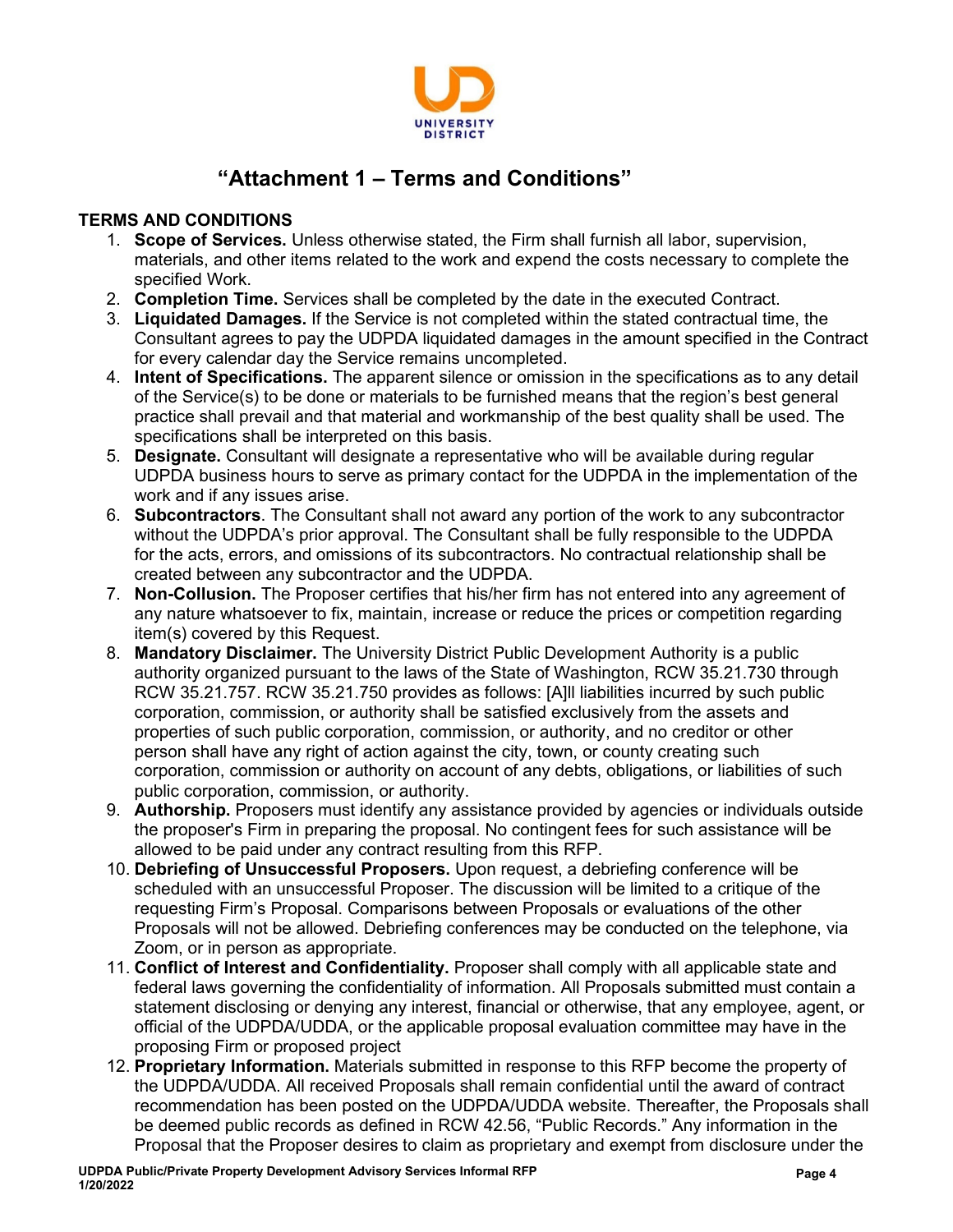provisions of state law shall be clearly designated. Each page claimed to be exempt from disclosure must be clearly identified by the word "Confidential" printed on it. Marking the entire Proposal exempt from disclosure will not be honored. The UDPDA/UDDA will consider a Proposer's request for exemption from disclosure; however, the UDPDA/UDDA will decide predicated upon state law and regulations. If any information is marked as proprietary in the Proposal, it will not be made available until the affected Proposer has been given an opportunity to seek a court injunction against the requested disclosure. All requests for information should be directed to the RFP Coordinator.

- 13. **Liability.** The Firm shall indemnify, defend and hold harmless the UDPDA/UDDA, its board members, and employees from all claims, demands, or suits in law or equity arising from the Firm's negligence or breach of its obligations under the contract. The Firm's duty to indemnify shall not apply to liability caused by the sole negligence of the UDPDA/UDDA, its board members, and employees. The Firm's duty to indemnify for liability arising from the concurrent negligence of the UDPDA/UDDA, its board members and employees, and the Firm, its board members, and employees shall apply only to the extent of the negligence of the Firm, its board members and employees. The Firm's duty to indemnify shall survive the termination or expiration of the contract. The Firm waives, with respect to the UDPDA/UDDA only, its immunity under RCW Title 51, Industrial Insurance.
- 14. **Insurance**. During the term of the Contract, the Consultant shall maintain in force at its own expense, the below insurance coverage(s):
	- a. Worker's Compensation Insurance that complies with [RCW 51.12.020,](https://apps.leg.wa.gov/Rcw/default.aspx?cite=51.12.020) which requires subject employers to provide worker's compensation coverage for all of their subject workers and Employer's Liability Insurance for \$1,000,000.
	- b. General Liability Insurance on an occurrence basis, with a combined single limit of not less than \$1,000,000 for bodily injury and property damage. It shall include premises and operations, independent contractors, products and completed operations, personal injury liability, and contractual liability coverage for the indemnity provided under the contract. It shall provide that the UDPDA, its officers, and agents are additional insureds but only with respect to the Consultant's services to be provided under the Contract;
		- i. Acceptable supplementary Umbrella insurance coverage, combined with the Consultant's General Liability Insurance policy must be a minimum of \$1,500,000 to meet the insurance coverage required under this Contract Property Insurance if materials and supplies are furnished by the Consultant. The amount of the insurance shall be the value of the materials and supplies of the completed value of the improvement.
		- ii. Hazard or XCU (Explosion, Collapse, Underground) Insurance should be provided if any hazard exists; and
	- c. Automobile Liability Insurance with a combined single limit, or the equivalent of not less than \$1,000,000 each accident for bodily injury and property damage, including coverage for owned, hired, and non-owned vehicles.
	- d. Professional Liability Insurance with a combined single limit of not less than \$1,000,000 for each claim, incident, or occurrence. This is to cover damages caused by the error, omission, or negligent acts related to the professional services to be provided under this Contract. The coverage must remain in effect for at least two (2) years after the Contract is completed.

There shall be no cancellation, material change, reduction of limits, or intent not to renew insurance coverage(s) without thirty days' written notice from the Consultant or its insurer(s) to the UDPDA. The Consultant shall furnish acceptable Certificates of Insurance (COI) to the UDPDA at the time it returns the signed Contract. The Certificate shall specify the University District Public Development Authority as an "additional insured", and all of the parties who are additionally insured; as well as applicable policy endorsements and the deduction of retention level. Insuring companies or entities are subject to UDPDA acceptance.